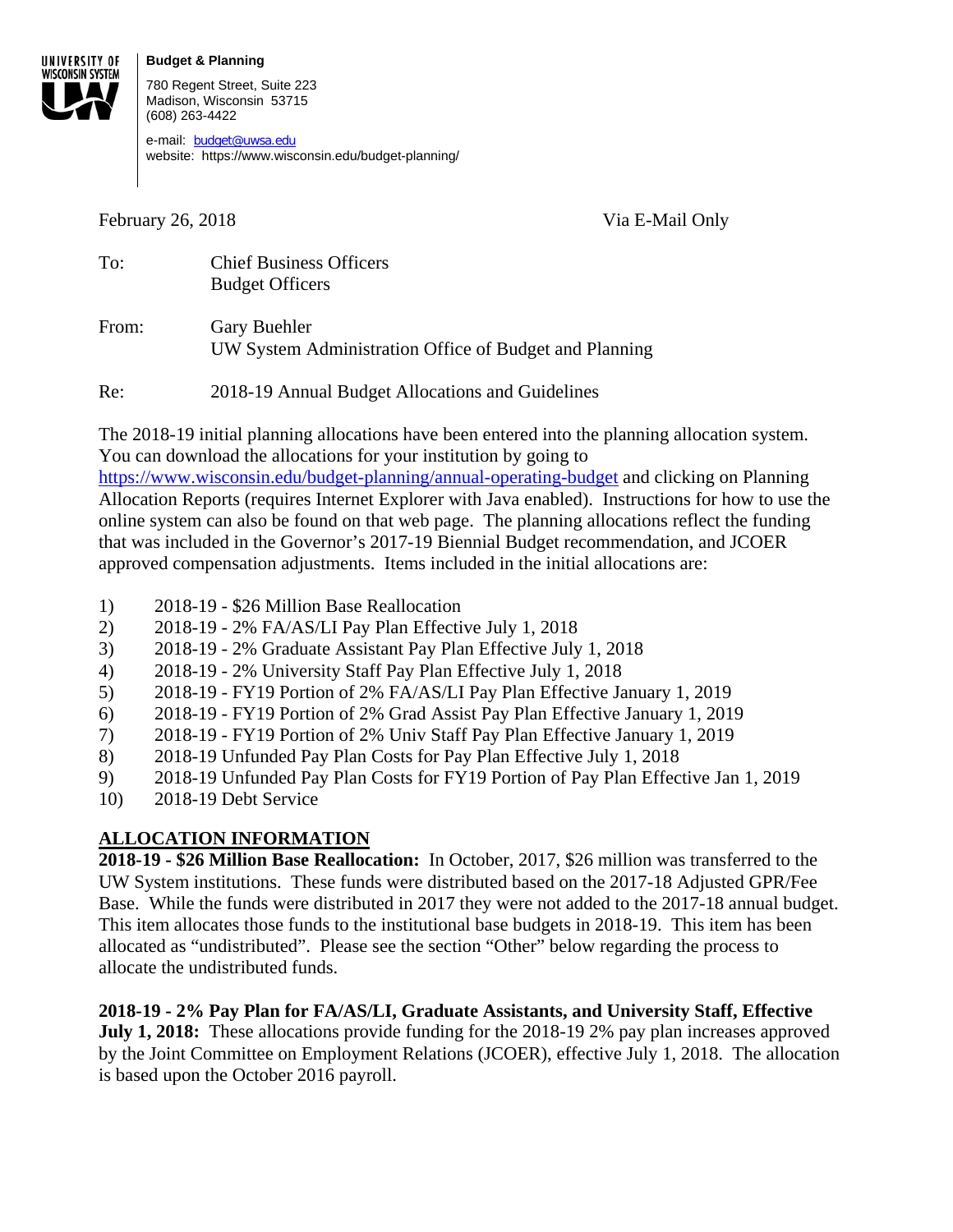**2018-19 – FY19 Portion of 2% Pay Plan for FA/AS/LI, Graduate Assistants, and University Staff, Effective January 1, 2019:** These allocations provide funding for the 2018-19 portion of the 2% pay plan increases approved by JCOER, effective January 1, 2019. The allocation is based upon the October 2016 payroll.

**2018-19 Unfunded Pay Plan Costs:** These items allocate reductions of \$7,525,795 (for pay plan effective July 1, 2018) and \$3,838,156 (for pay plan effective January 1, 2019) to reflect the unfunded pay plan costs related to the fee share of compensation and the associated fringe benefit adjustments in 2018-19 due to the tuition freeze. The allocations have been distributed based on each institution's share of the UW System's 2017-18 adjusted GPR/Fee base. This item has been allocated as "undistributed". Please see the "Other Budget Development Information" section below regarding the process for allocating these undistributed funds.

**2018-19 Debt Service Allocation:** The 2017-19 Biennial Budget provides \$ 218,577,800 in GPR Debt Service for fiscal year 2018-19. This funding has been allocated based on each institution's proportion of actual debt service expenditures (principal plus interest) in fiscal year 2016-17.

#### **OTHER BUDGET DEVELOPMENT INFORMATION**

**Senior Executive Pay Plan:** Pay plan for chancellors will be determined by the system president and approved by the board of regents at the June 2018 board meeting. Those pay plan amounts will then be allocated and added to the institutional budgets by the UWSA budget staff.

It is therefore important that institutions not build in pay plan for the chancellors and to exclude the chancellors from the continuing staff base.

**Budgeting to Actual Anticipated Expenditure Levels:** The 2018-19 annual budget should reflect all anticipated expenditures, including those that are one-time and coming from fund balances. **Fund 231 (Academic Student Fees – Carryforward Contribution) should be used in the budget for anticipated expenditures beyond an institution's allocated fund 131 budget authority**. This will allow the budget to reflect all anticipated expenditures (including nonrecurring one-time expenditures) while also allowing easy identification of one-time expenditures vs. on-going base budgets. All expenditures in the financial system will continue on Fund 131 or  $1(a)$  – there will not be actual expenditures on Fund 231. If you have any questions regarding this item, please contact Aimee Arnold at aarnold@uwsa.edu or 608-262-1544.

**GPR Budget Shifts:** While building your budget, keep in mind that shifts on to the GPR salary line may have to continue to meet the requirements of the Memorandum of Understanding with the Department of Administration. Increases on the salary line will require an increase to the fringe benefit line, for which a corresponding amount will be de-allocated from your supplies and services budget.

**Non-GPR Positions:** For all non-GPR funding sources, the System Budget Office will be comparing the number of positions in the budget submission to the number of filled positions in the January 2018 position reports. Budgeted positions should not be significantly higher than the January filled position control levels.

### **ADDITIONAL FORMS**

**Distribution of Undistributed:** The \$26 Million Base Reallocation and the two Unfunded Pay Plan Costs allocations were all built into the allocation system as "Undistributed", allowing institutions the greatest flexibility on how it will be built into the budget. The form for reporting